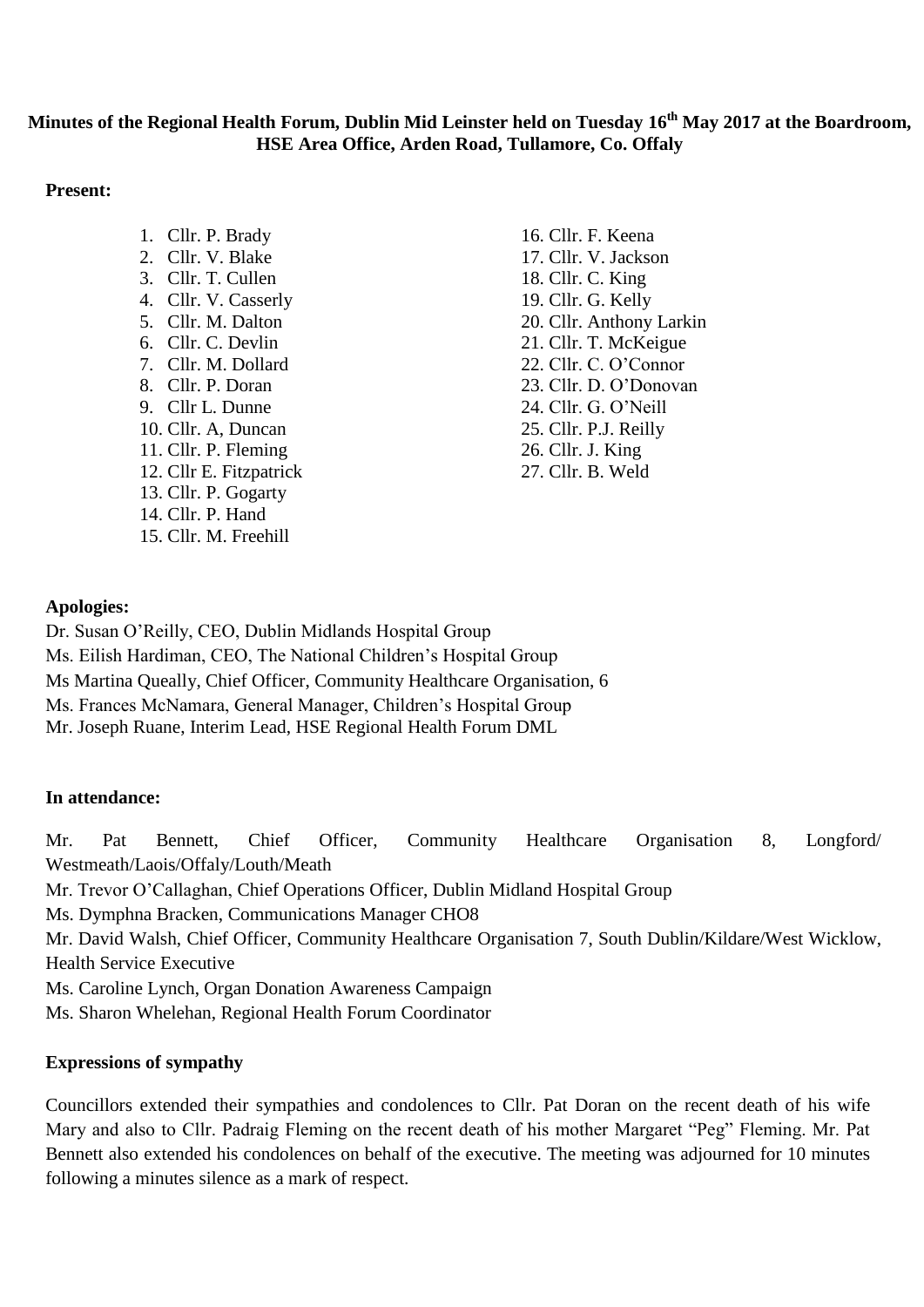# **17:03:01 Adoption of minutes of the meetings of the Regional Health Forum, Dublin – Mid Leinster held on 25th April 2017.**

On the proposal of Cllr. King and seconded by Cllr. Aird the Minutes of the Regional Health Forum, Dublin Mid-Leinster held on Tuesday  $25<sup>th</sup>$  April 2017.

# **17:03:02 Chairpersons Correspondence**

Cllr. Reilly acknowledged correspondence received from Dun Laoighaire- Rathdown advising that Cllr. Tom Murphy would be replacing Cllr. Jennifer Cuffe on the Dublin Mid Leinster Regional Health Forum. He thanked Cllr. Cuffe and welcome Cllr. Murphy to the forum.

### **17:03:03 HSE Update – Organ Donation and Transplantation Services in Ireland- Ms Caroline Lynch**

Cllr. PJ Reilly (Chairperson) introduced Ms. Caroline Lynch, Organ Donor Co-ordinator of the Organ Donation and Transplant Centre, Ireland.

Ms. Lynch gave a detailed presentation to the Forum outlining the responsibilities and services provided by ODTI.

ODTI promotes the benefits of organ donation to the people of Ireland while also assisting donor families come to terms with a sudden bereavement.

Members praised Ms Lynch for her constant efforts of promoting Organ Donation as transplantations seem to have touched a number of forum members and their families. The following questions were raised after the presentation.

#### **What organs can be donated?**

Organs that can be donated in Ireland are: heart, lungs, liver, pancreas and kidneys. Eyes are currently not donated in Ireland.

#### **Suitable Donors**

A potential donor has to be in a hospital and maintained on a life support machine (ventilator) before they can become an organ donor. A person's organs can be donated after:

• Brain stem death- meaning that there is no blood flow or oxygen to the brain. The brain is no longer functioning. There is no hope of recovery. The patient cannot breathe without the help of the ventilator.

• Cardiac death- happens after an illness or injury from which a patient cannot recover. The patient is not brain dead, but has no hope of recovery. The patient cannot survive without the support of a ventilator and medication.

During your lifetime you are more likely to need an organ donation than ever becoming a donor.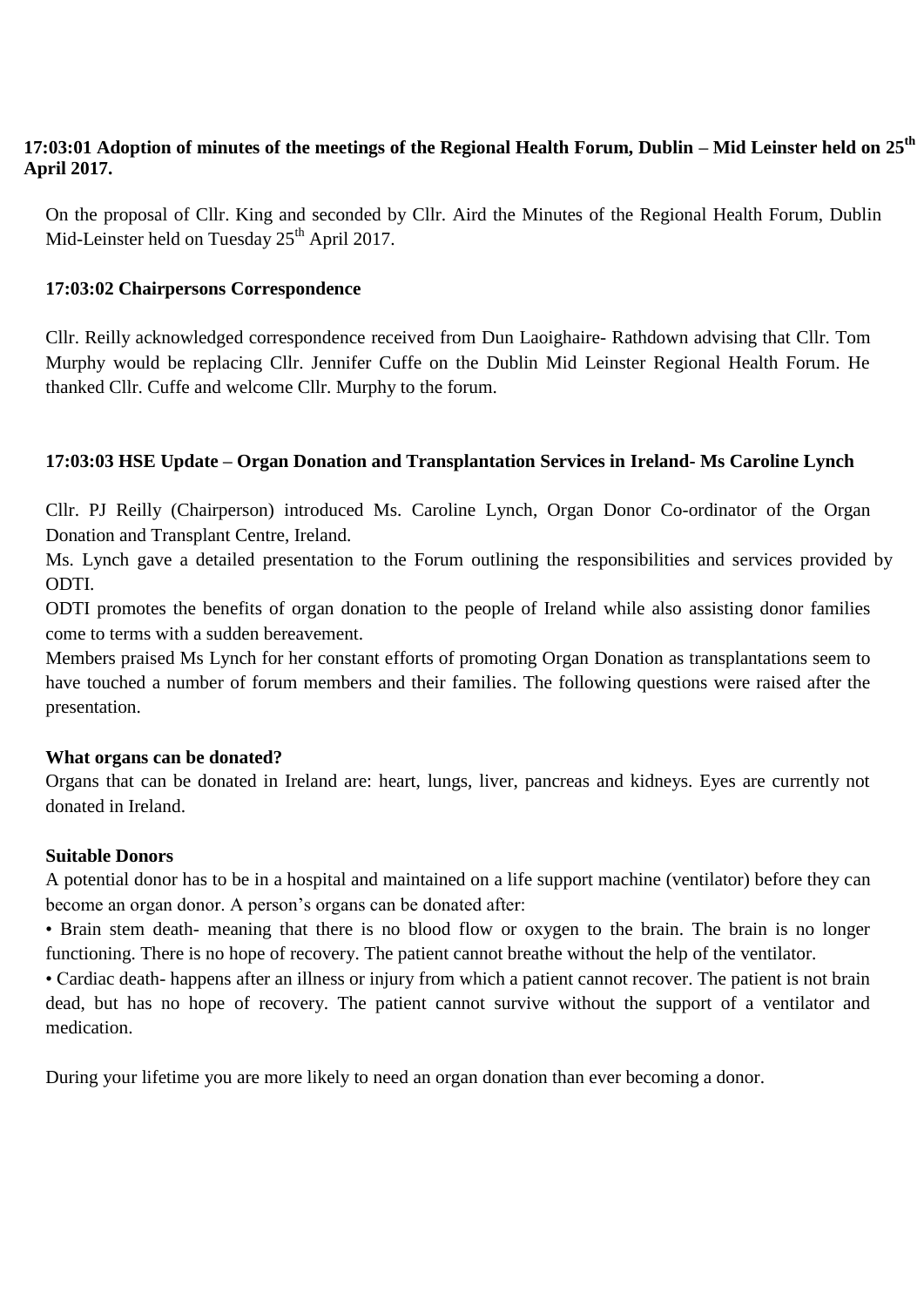### **Opt Out System**

Members sought more information on the idea of an opt out system being introduced into Ireland. Ms Lynch advised that this is currently open for debate at the moment. We may eventually have a "soft" opt out system as our culture may not be able for a "hard" opt out system. A soft opt out system would encourage nurses and medical staff to approach families and ask them about donating the organs of their loved ones.

At the moment, if you wish to become an organ donor after your death you should inform your next of kin of your intentions. Your next of kin would always be asked for consent in order for donation to proceed. Consent is never presumed, even if a donor card has been signed.

Members agreed that Opting Out may be the way forward as Irish people are generally laid back when it comes to getting an organ donation card.

Some questioned, would opt out suit us- are we equipped to handle the volume.

### **What if the organs don't match someone on the waiting list?**

The organs are initially matched to the republic of Ireland list, and if a match is not sourced, they are then offered to Northern Ireland and then the UK.

# **Promotional Talks**

Members suggested getting involved with schools to promote organ donation. Ms Lynch advised that ODTI present to schools/ students usually if invited in by transition year students but rarely anyone younger.

#### **Update**

Members invited ODTI back to give another presentation at a later date- to update them on the progress of the opt out system.

#### **17:03:04 Motions**

#### **Motion 1**

I'd like to call on The Department of Health not to give 'sole' ownership of the new €300 million State-funded National Maternity Hospital to The Sisters of Charity as they were one of 18 residential institutions that is highlighted by the Ryan report 2009 to have been responsible for child abuse and They still owe €3 million to the redress scheme for its survivors. The Sisters of Charity, along with three other religious congregations, were responsible for the management of Magdalene Laundries. In 2013 they stated they would not be making ANY contributions to the State redress scheme to the women who had been subject abuse in the Magdalene Laundries. The Department of Health now want to give 'sole' ownership of the new €300 million State-funded National Maternity Hospital and I call on this Forum strongly object to this''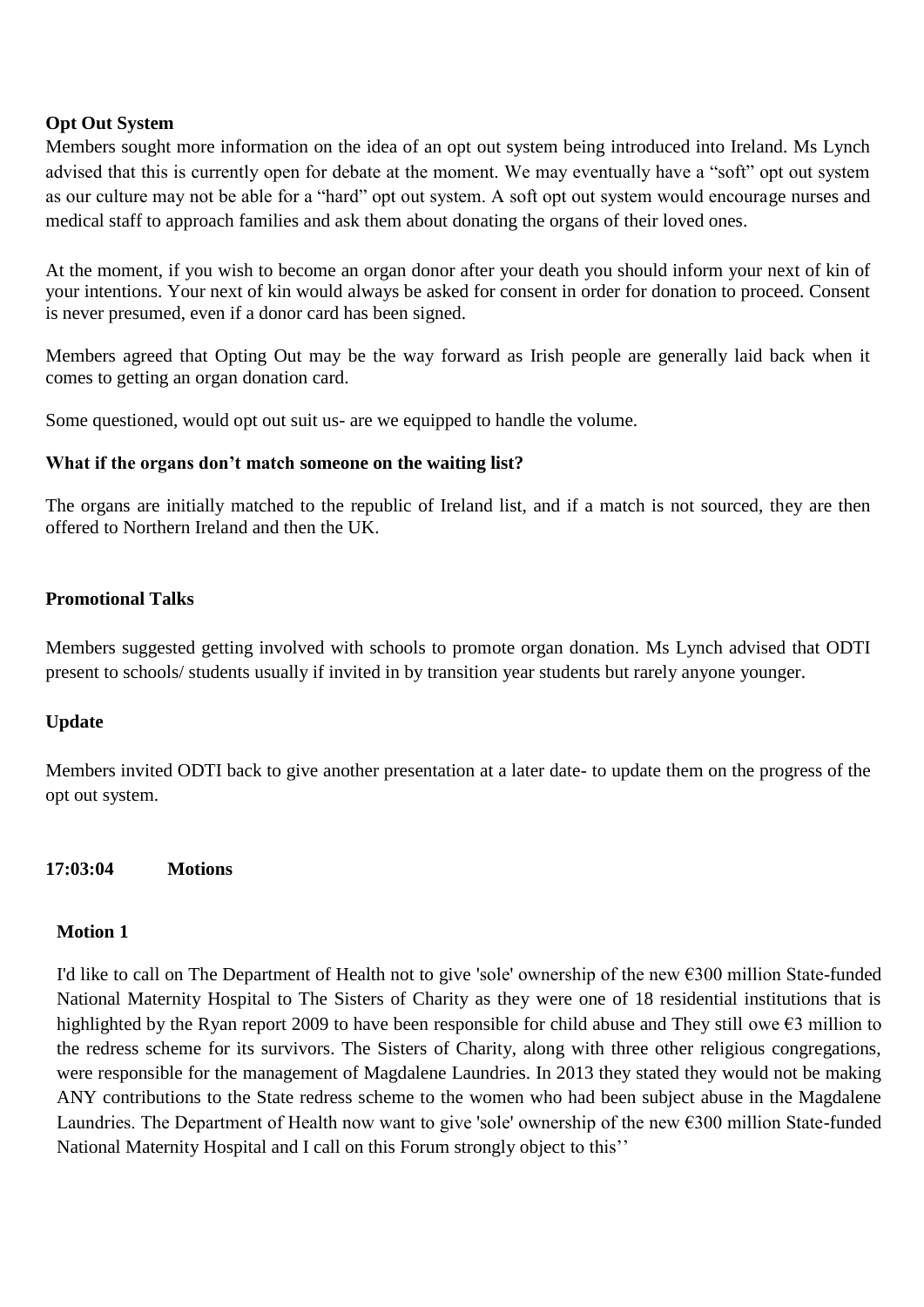|                               | <b>Agree</b> | <b>Disagree</b> |
|-------------------------------|--------------|-----------------|
| <b>Cllr Anthony Larkin</b>    |              |                 |
| <b>Cllr Brendan Killeavy</b>  |              |                 |
| <b>Cllr Brendan Weld</b>      |              |                 |
| <b>Cllr Cathal King</b>       |              |                 |
| <b>Cllr Charlie O'Connor</b>  |              |                 |
| <b>Cllr Daithi De Roiste</b>  |              |                 |
| <b>Cllr Deirdre O'Donovan</b> |              |                 |
| <b>Cllr Eddie Fitzpatrick</b> |              |                 |
| <b>Cllr Frankie Kenna</b>     |              |                 |
| Cllr. Gerry O'Neill           | abstain      |                 |
| <b>Cllr. Cormac Devlin</b>    |              |                 |
| <b>Cllr.</b> Greg Kelly       |              |                 |
| <b>Cllr. Vincent Blake</b>    |              |                 |
| <b>Cllr. Tom Murphy</b>       |              |                 |
| <b>Cllr. John King</b>        |              |                 |
| <b>Cllr. Mark Dalton</b>      |              |                 |
| <b>Cllr. Mary Freehill</b>    |              |                 |
| <b>Cllr. Michael Dollard</b>  |              |                 |
| <b>Cllr. Mick Duff</b>        |              |                 |
| Cllr. P.J. Reilly             |              |                 |
| <b>Cllr. Padraig Fleming</b>  |              |                 |
| <b>Cllr. Paraic Brady</b>     |              |                 |
| <b>Cllr. Pat Doran</b>        |              |                 |
| <b>Cllr. Pat Hand</b>         |              |                 |
| <b>Cllr. Pat O'Toole</b>      |              |                 |
| <b>Cllr. Paul Gogarty</b>     |              |                 |
| <b>Cllr. Paul Ward</b>        |              |                 |
| <b>Cllr Ray McHugh</b>        |              |                 |
| <b>Cllr.</b> Carrie Smyth     |              |                 |
| <b>Cllr. Thomas Redmond</b>   |              |                 |
| <b>Cllr. Tom Cullen</b>       |              |                 |
| <b>Cllr. Tommy McKeigue</b>   |              |                 |
| <b>Cllr. Vicki Casserly</b>   |              |                 |
| <b>Cllr. Vincent Jackson</b>  |              |                 |
| <b>Cllr. William Aird</b>     |              |                 |
| <b>Cllr. Anne Feeney</b>      |              |                 |
| <b>Cllr. Andrew Duncan</b>    | abstain      |                 |
| <b>Cllr Ossian Smyth</b>      |              |                 |
| <b>Cllr. Carron McKinney</b>  |              |                 |
| <b>Cllr.</b> Louise Dunne     |              |                 |
| <b>TOTAL VOTES</b>            | 13           | 11              |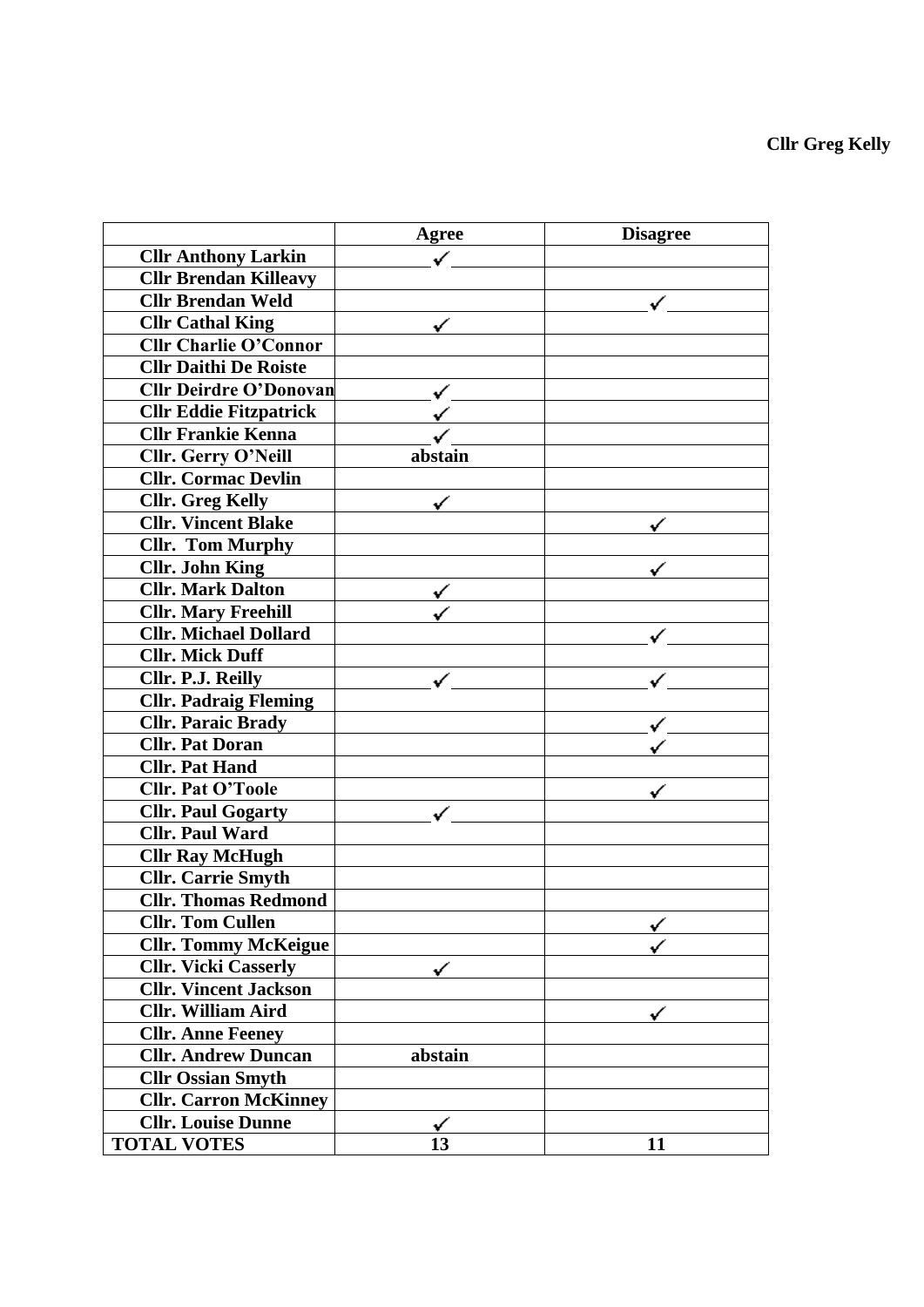### **Motion 2**

That the sisters of charity are requested to make the land at St Vincent's Hospital available for a maternity hospital on a land freehold basis?

# **Cllr. Mary Freehill**

|                               | Agree | <b>Disagree</b> |
|-------------------------------|-------|-----------------|
| <b>Cllr Anthony Larkin</b>    |       |                 |
| <b>Cllr Brendan Killeavy</b>  |       |                 |
| <b>Cllr Brendan Weld</b>      |       |                 |
| <b>Cllr Cathal King</b>       |       |                 |
| <b>Cllr Charlie O'Connor</b>  |       |                 |
| <b>Cllr Daithi De Roiste</b>  |       |                 |
| <b>Cllr Deirdre O'Donovan</b> |       |                 |
| <b>Cllr Eddie Fitzpatrick</b> |       |                 |
| <b>Cllr Frankie Kenna</b>     |       |                 |
| Cllr. Gerry O'Neill           |       |                 |
| <b>Cllr. Cormac Devlin</b>    |       |                 |
| <b>Cllr.</b> Greg Kelly       |       |                 |
| <b>Cllr. Vincent Blake</b>    |       |                 |
| <b>Cllr.</b> Tom Murphy       |       |                 |
| <b>Cllr. John King</b>        |       |                 |
| <b>Cllr. Mark Dalton</b>      |       |                 |
| <b>Cllr. Mary Freehill</b>    |       |                 |
| <b>Cllr. Michael Dollard</b>  |       |                 |
| <b>Cllr. Mick Duff</b>        |       |                 |
| Cllr. P.J. Reilly             |       |                 |
| <b>Cllr. Padraig Fleming</b>  |       |                 |
| <b>Cllr. Paraic Brady</b>     |       |                 |
| <b>Cllr. Pat Doran</b>        |       |                 |
| <b>Cllr. Pat Hand</b>         |       |                 |
| <b>Cllr. Pat O'Toole</b>      |       |                 |
| <b>Cllr. Paul Gogarty</b>     |       |                 |
| <b>Cllr. Paul Ward</b>        |       |                 |
| <b>Cllr Ray McHugh</b>        |       |                 |
| <b>Cllr.</b> Carrie Smyth     |       |                 |
| <b>Cllr. Thomas Redmond</b>   |       |                 |
| <b>Cllr. Tom Cullen</b>       |       |                 |
| <b>Cllr. Tommy McKeigue</b>   |       |                 |
| <b>Cllr. Vicki Casserly</b>   |       |                 |
| <b>Cllr. Vincent Jackson</b>  |       |                 |
| <b>Cllr. William Aird</b>     |       |                 |
| <b>Cllr. Anne Feeney</b>      |       |                 |
| <b>Cllr. Andrew Duncan</b>    |       |                 |
| <b>Cllr Ossian Smyth</b>      |       |                 |
| <b>Cllr. Carron McKinney</b>  |       |                 |
| <b>Cllr.</b> Louise Dunne     |       |                 |